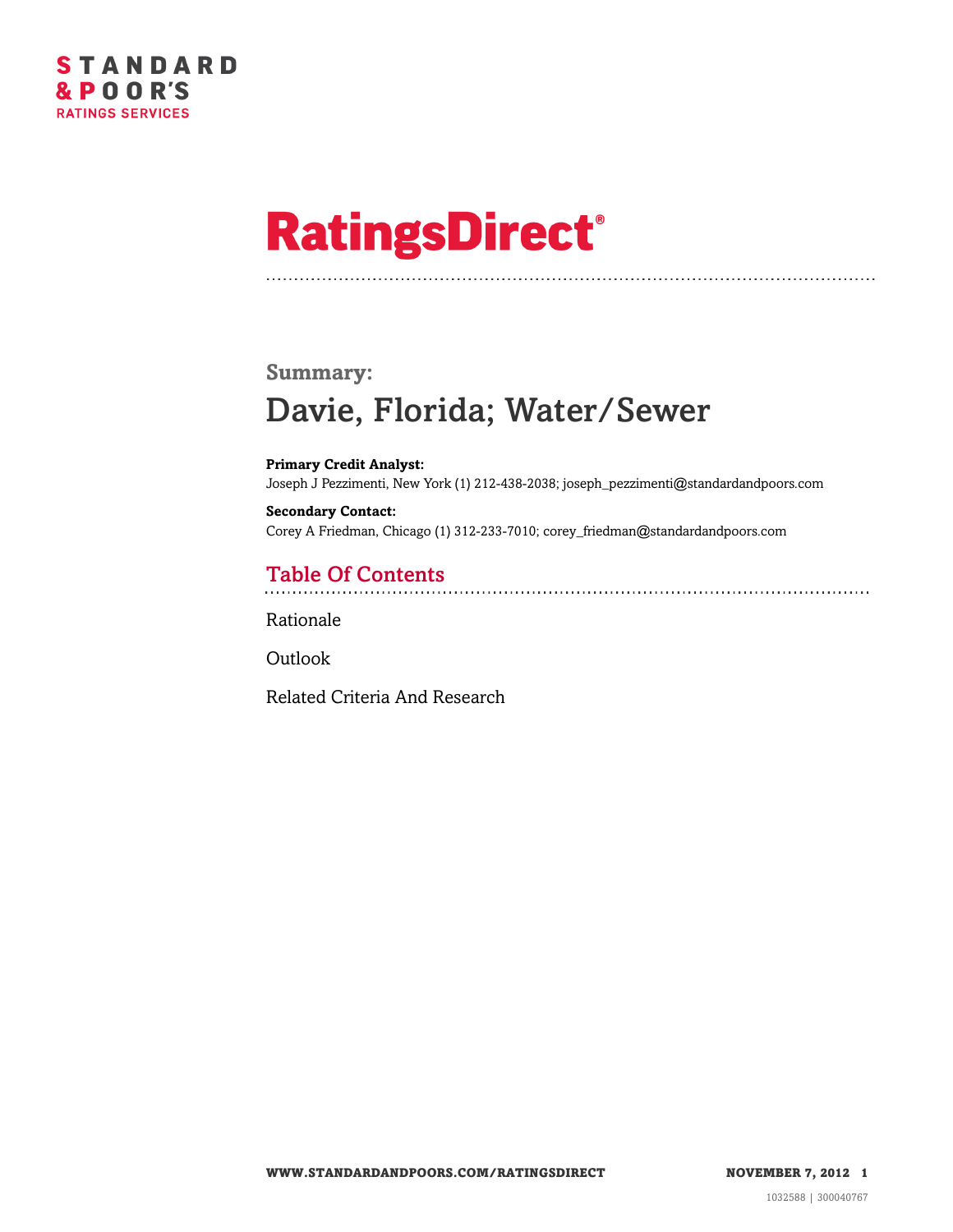# **Summary:** Davie, Florida; Water/Sewer

| <b>Credit Profile</b>                                    |                |          |
|----------------------------------------------------------|----------------|----------|
| US\$28.15 mil wtr & swr rev bnds ser 2012 due 10/01/2042 |                |          |
| Long Term Rating                                         | A/Stable       | New      |
| Davie wtr & swr (AGM)                                    |                |          |
| <b>Unenhanced Rating</b>                                 | A(SPUR)/Stable | Affirmed |
| Many issues are enhanced by bond insurance.              |                |          |

### <span id="page-1-0"></span>Rationale

Standard & Poor's Ratings Services has assigned its 'A' long-term rating to the Town of Davie, Fla.'s water and sewer revenue bonds series 2012. At the same time, Standard & Poor's affirmed its 'A' underlying rating on Davie's parity debt outstanding. The outlook is stable.

The rating reflects what we view as the following positive credit factors:

- A strong service area economy that has above-average wealth and income levels;
- Strong historical liquidity position; and
- No additional new money debt needs through fiscal 2017.

Offsetting credit weaknesses, in our opinion, include:

- Relatively high rates that we expect to continue increasing automatically annually;
- Coverage levels that will likely fall to adequate levels from levels we consider strong due to higher, although level, debt service requirements; and
- A highly leverage system, with a debt-to-plant ratio that exceeds 80%.

Securing the bonds is a first-lien pledge on expected revenues, which consists of the system's net revenues and contribution charge. The majority of the 2012 bond proceeds will finance the construction of a new 6.0 million gallon per day (mgd) water treatment plant, finance a new 3.5 mgd wastewater treatment facility, and fund the construction of a utilities department and administration office. Similar to most the utility's outstanding revenue bonds, we expect a surety from Assured Guaranty Municipal Corp. (AA-/Stable/--) will satisfy the debt service reserve requirement.

Davie's CIP for its water and sewer system totals approximately \$86.5 million for fiscal years 2012-2017, excluding any additional capital expenditures from the possible acquisition of Ferncrest Utilities Inc., a private utility serving the town. The town is financing approximately 55% of the CIP with bond proceeds from a prior bond issue (series 2011); 31% from this issue; and the remainder from operating reserves, capital replacement account deposits, contribution charges, rate revenues, and South Florida Water Management District grants. The CIP consists of building new water production and treatment facilities as well as wastewater treatment and disposal facilities to allow for the decommissioning of certain facilities that have reached their useful service life (replacement capacity), provide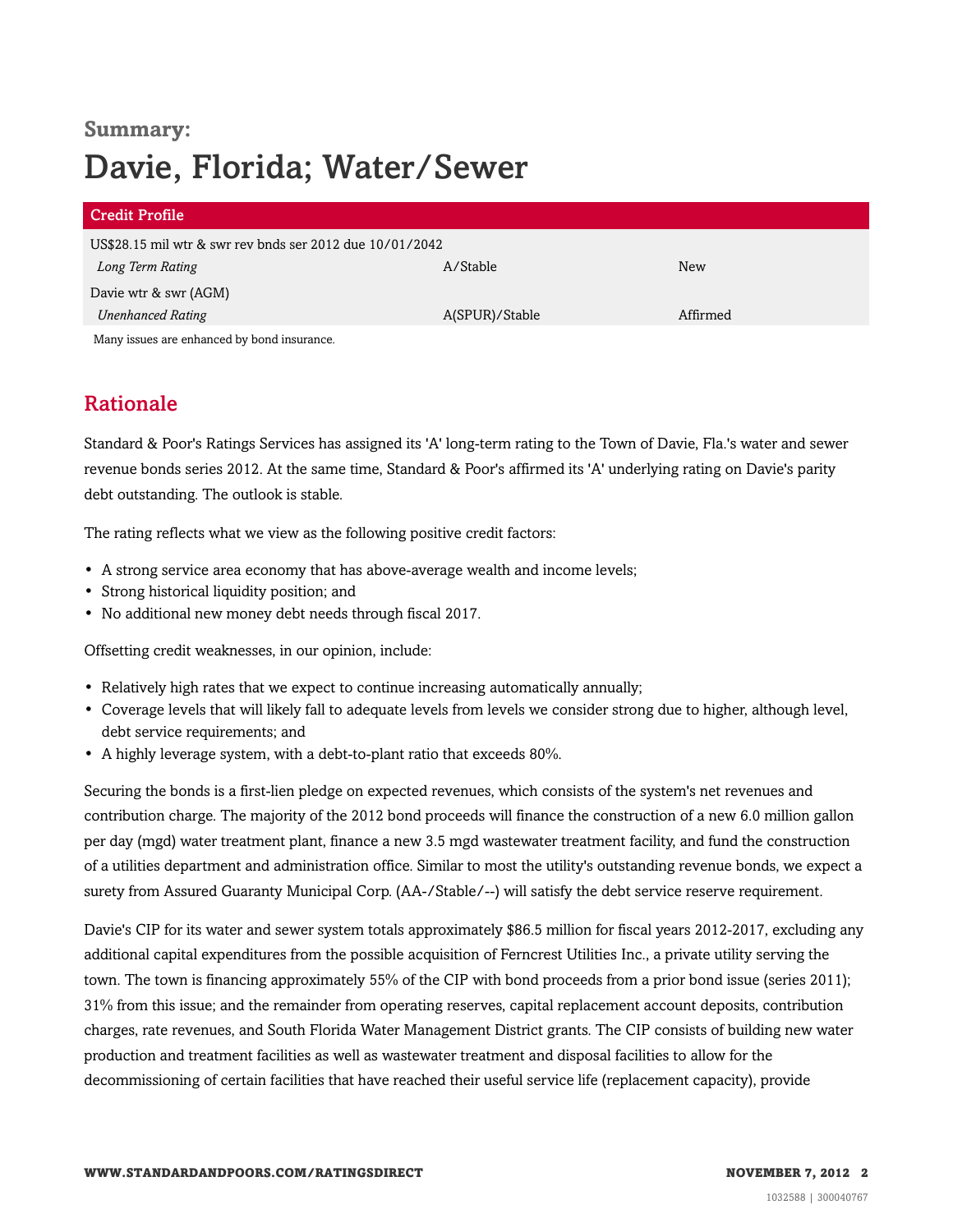additional capacity, projects to adequately maintain the system, and meet certain regulatory mandates.

We believe the system's service area has been less affected from the recession than other parts of Florida. Davie (AA-/Stable general obligation [GO] rating), in Broward County (AA+/Stable GO rating) and with an estimated population of approximately 85,629, benefits from its proximity and access to downtown Miami and Fort Lauderdale, along with Broward's westward expansion. From 2000-2010, the town's population increased 12.5%. As a result of the recession, however, Davie's population remained relatively flat, increasing only 0.2%, on average, per year from 2008-2011. We consider the town's wealth levels strong, with 2011 wealth and income levels at 120% of state and 114% of national levels. The town's unemployment of 6.4% as of August 2012 is also favorable relative to the 9.0% state and 8.2% national averages. Although Davie's once primarily agricultural economy had been increasing significantly and becoming more urban before the downturn, it continues to have growth potential, in our opinion. The rate at which it increases, however, depends on economic conditions. The town projects additional growth based on redeveloping the Regional Activity Center (RAC) and the Transit Oriented Corridor (TOC). The RAC is a 2,244-acre area intended to serve as a center for regional education and employment. The TOC is about 925 acres in size and intended to attract businesses and residents toward a downtown business district close to major traffic arteries.

Davie's water and sewer system serves approximately 10,096 water and 7,715 sewer customers accounting for only a portion of the town. The town also provides water and sewer services through a bulk service agreement to the Seminole Tribe of Florida Hard Rock Hotel and Entertainment Complex, its largest water and sewer customer, which accounts for approximately 9% of combined water and sewer rate revenues for fiscal 2011 (year ended Sept. 30). Either party can terminate the agreement with 12 months' notice. We consider the system's customer base to be diverse, with the top 10 customers accounting for approximately 23% of combined water and sewer rate revenue for fiscal 2011. About 20% of the customer accounts for Davie's water and sewer systems are nonresidential or commercial, with single and multifamily residential accounts representing the bulk of the remaining 80%.

We consider the system's liquidity historically strong, with fiscal year-end unrestricted cash balances ranging from \$13.2 million to \$15.3 million from fiscal years 2009-2011, providing no less than 480 days' operations. As of Sept. 30, 2012 management reported an unaudited unrestricted cash balance of \$15.0 million, providing 628 days' operations.

Debt service coverage (DSC), not including transfers to or from the rate-stabilization fund, has historically been strong, in our view, with or without growth-driven contribution charges. It has ranged from 2.2x-3.5x from fiscal years 2009-2011 including contribution charges and 1.7x-3.3x excluding them. This DSC, however, is the result of the town increasing rates significantly to address increasing debt service requirements that will cause DSC to decline despite the rate increases. More specifically, Davie raised its water and sewer rates significantly in January 2008 (fiscal 2008) 50% for water and 65% for sewer service. In October 2008 (fiscal 2009), it increased rates again 20% for each service, followed by a 9% and 16% annual rate increases for water and sewer, respectively, in October 2009, October 2010, and October 2011. The current rate ordinance authorizes automatic annual rate increases equal to the lesser of 3.5% or 100% of the percentage change in the CPI reported by the Bureau of Labor Statistics as of April of each year, commencing Oct. 1, 2012, unless the town council takes action. Rates increased 2% for each service on Oct. 1, 2012, reflecting the application of the indexing provision.

DSC for fiscal 2012 is what we view as a strong 1.8x, based on estimated results. Updated forecasts prepared in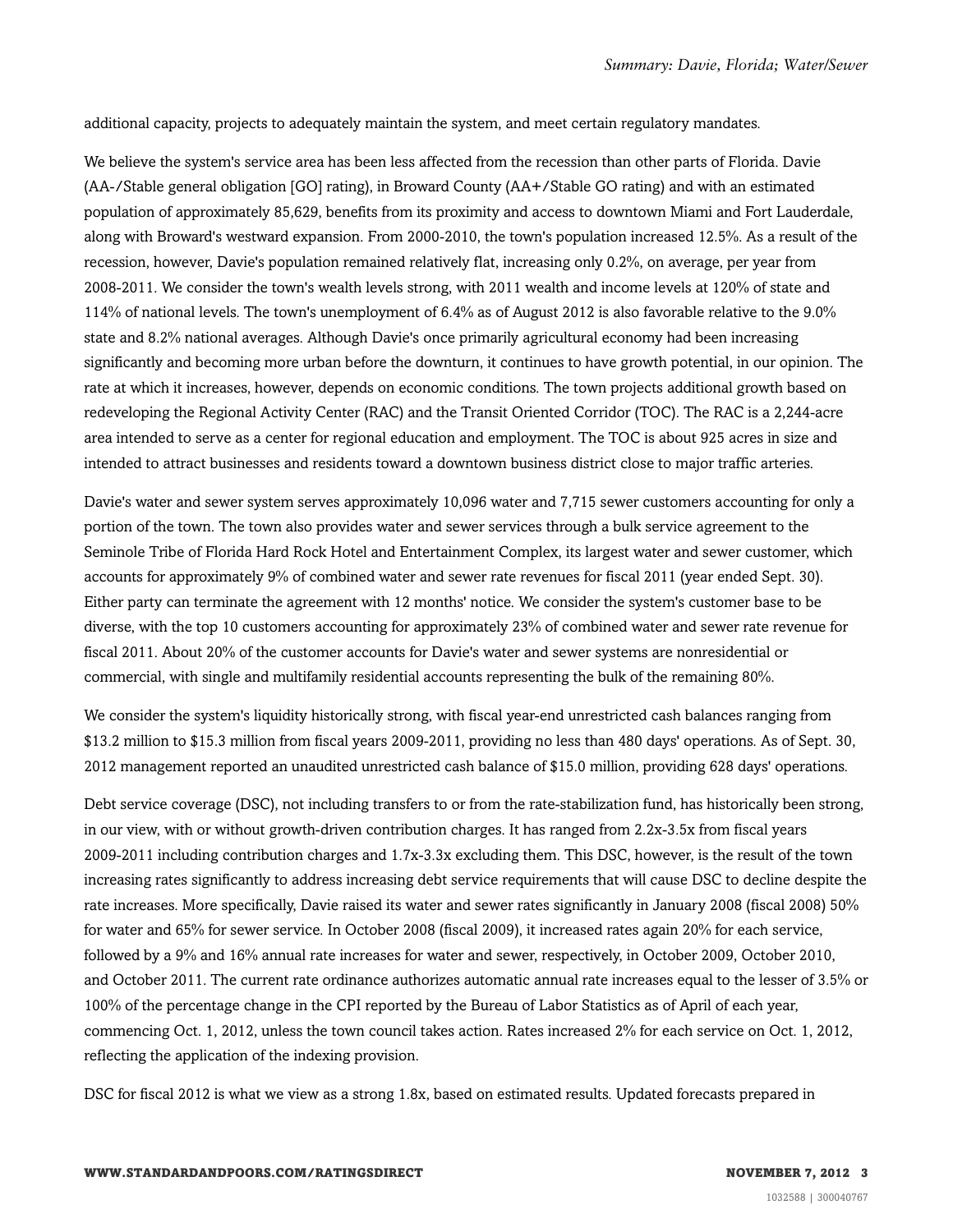connection this bond issue assume the town transferring approximately \$1.2 million in fiscal 2013, \$1.2 million in 2014, and \$660,000 in 2015 from the rate-stabilization fund to help meet coverage in those years, which is counted toward net revenues in calculating coverage. DSC from fiscal years 2013-2017 ranges from 1.25x-1.32x including contribution charges and transfers from the fund. Without these, DSC drops, ranging from 1.05x-1.16x, which we consider adequate. In addition to the fund transfers, these coverage figures assume customer growth and additional annual rate increases of 1.7% to 2.3% for each service in fiscal years 2014-2017. The rate increases reflect the index the forecast assumes and the application of price index rate adjustments approved by the town council and recognized in the rate ordinance. If operating revenues were to come in significantly lower than forecast and officials do not make timely budget adjustments, thereby increasing reliance on fund transfers to meet coverage, the rating could face downward pressure.

Usage has declined in the past three years due to water restrictions, weaker economic conditions, and price elasticity. Raw water for the town is obtained from the Biscayne Aquifer through two well fields. Average daily water consumption in fiscal 2011 was 4.15 mgd, or 63% of the 6.54 mgd capacity, with a peak flow of 5.58 mgd, or 85%. On the wastewater side, average daily flow was 3.24 mgd, or 61%; and peak flow was 3.56 mgd, or 67%. For fiscal 2012, management projects peak usage increasing to about 94% of capacity for water and 67% for sewage facilities before decreasing to 62% for water and 39% for sewerage facilities in fiscal 2013, when we expect the new facilities will come online.

We consider the rates to be high, at more than \$134.14 for 8,000 gallons of combined water and sewer use. The forecast assumes annual debt service requirements to increase 17% to nearly \$9.0 million before leveling off at \$9.2 million from fiscal 2014 on. Leverage is high in our view, with net debt-to-plant of 86% before this bond issue. The town, however, has no additional new money debt needs through fiscal 2017.

Despite Davie's recent series of material rate increases and resulting high rates, its water and sewer system has experienced a slight increase in customer accounts while experiencing modest declines in water and sewer flows. More specifically, from fiscal years 2007-2011, total system average annual water accounts increased 1.3% on average, while average daily flow (in millions of gallons per day) declined 1.6%, on average. Trends were similar for Davie's sewer system, which experienced a 1.3% average annual increase in customer accounts from fiscal years 2008-2011, while average daily flow declined 1.5%, on average.

We consider the bond provisions permissive. They include a 1.15x rate covenant based on net revenue and contribution charges; a historical 1.15x maximum annual debt service additional bonds test; and the ability to use money in the rate-stabilization fund, if necessary, to help meet coverage or pay operating expenses. The town has not used fund money yet. Management reports that on Sept. 30, 2012, the fund balance totaled approximately \$4.9 million. Davie council can also decide to transfer a portion of gross revenues to the fund after satisfying required transfers. If any fund amounts are not needed to meet DSC or pay expenses, these will be available in later years.

#### <span id="page-3-0"></span>Outlook

The stable outlook reflects our expectation that management will adjust rates as necessary so that the system provides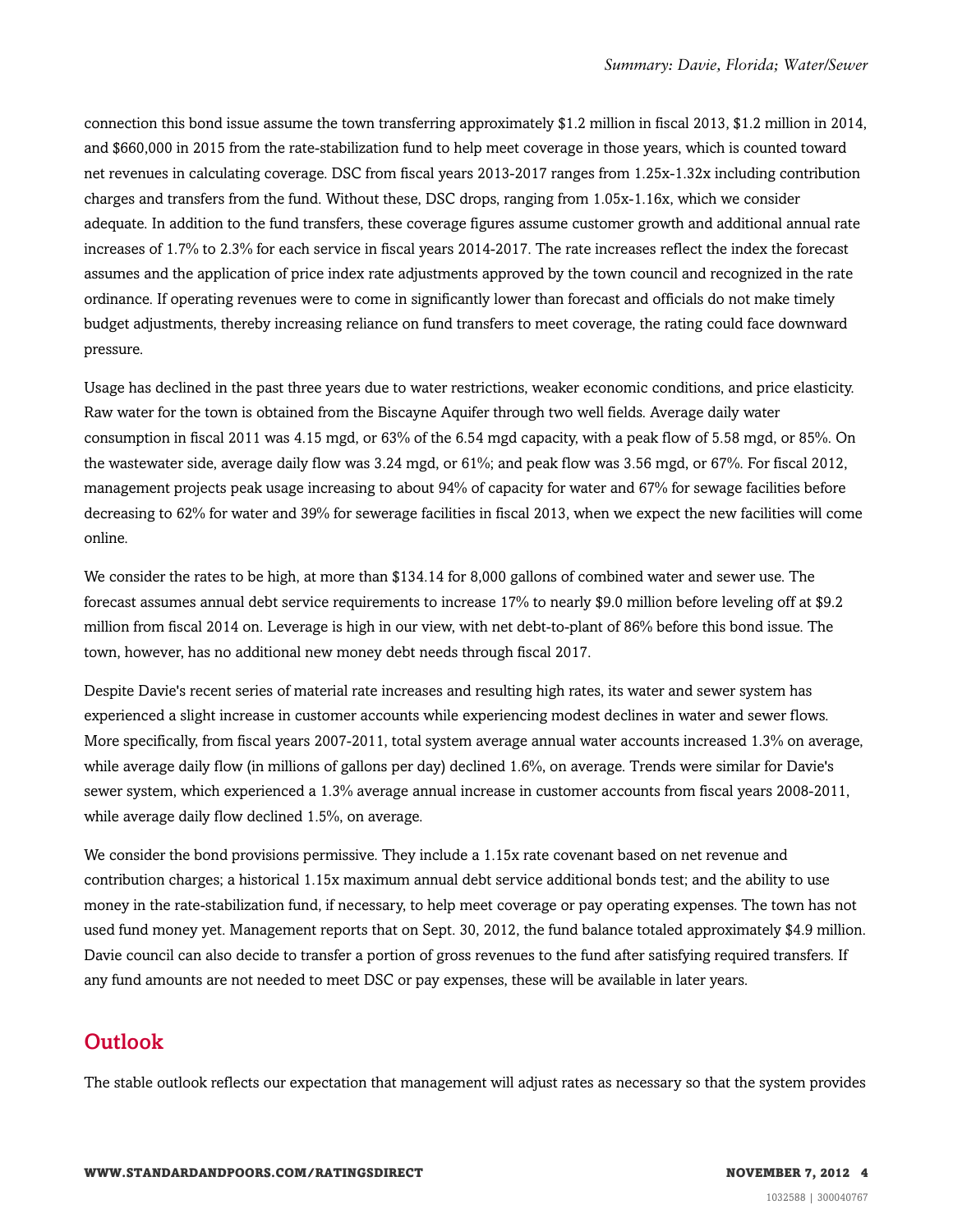DSC we consider adequate. We do not expect to raise the rating in the next two years, given the system's high debt load. We could lower the rating if a material erosion in liquidity occurs or if the town is unable to implement timely rate increases needed to produce at least adequate DSC.

<span id="page-4-0"></span>Temporary telephone contact number: Joseph Pezzimenti (646-823-4311).

#### Related Criteria And Research

- USPF Criteria: Key Water And Sewer Utility Credit Ratio Ranges, Sept. 15, 2008
- USPF Criteria: Standard & Poor's Revises Criteria For Rating Water, Sewer, And Drainage Utility Revenue Bonds, Sept. 15, 2008

Complete ratings information is available to subscribers of RatingsDirect on the Global Credit Portal at www.globalcreditportal.com. All ratings affected by this rating action can be found on Standard & Poor's public Web site at www.standardandpoors.com. Use the Ratings search box located in the left column.